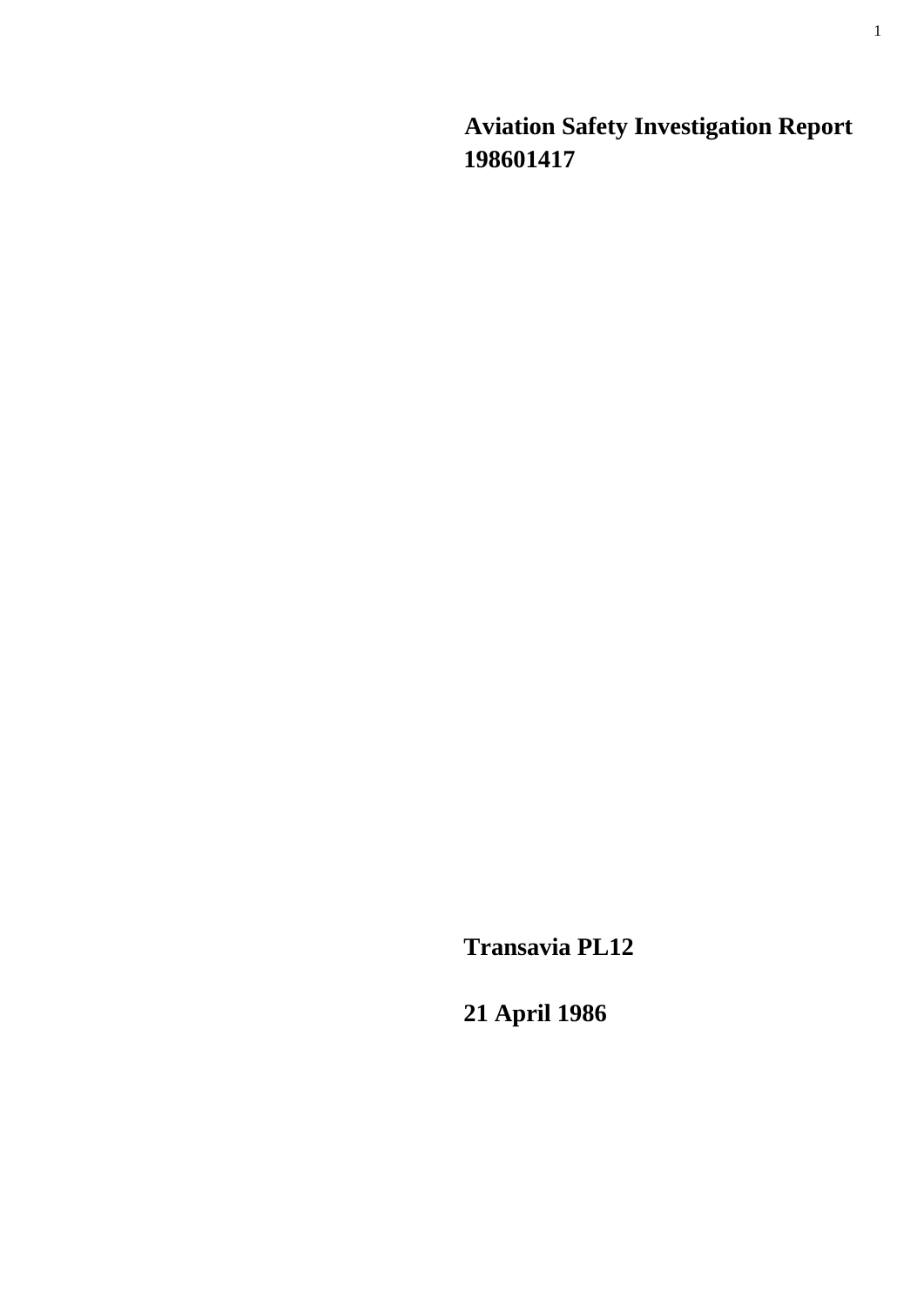Readers are advised that the Australian Transport Safety Bureau investigates for the sole purpose of enhancing transport safety. Consequently, Bureau reports are confined to matters of safety significance and may be misleading if used for any other purposes.

**\_\_\_\_\_\_\_\_\_\_\_\_\_\_\_\_\_\_\_\_\_\_\_\_\_\_\_\_\_\_\_\_\_\_\_\_\_\_\_\_\_\_\_\_\_\_\_\_\_\_\_\_\_\_\_\_\_\_\_\_\_\_\_\_\_\_\_\_\_\_\_\_\_\_\_\_\_\_\_\_\_\_\_\_\_\_\_\_\_\_\_\_\_** 

Investigations commenced on or before 30 June 2003, including the publication of reports as a result of those investigations, are authorised by the CEO of the Bureau in accordance with Part 2A of the Air Navigation Act 1920.

Investigations commenced after 1 July 2003, including the publication of reports as a result of those investigations, are authorised by the CEO of the Bureau in accordance with the Transport Safety Investigation Act 2003 (TSI Act). Reports released under the TSI Act are not admissible as evidence in any civil or criminal proceedings.

**NOTE: All air safety occurrences reported to the ATSB are categorised and recorded. For a detailed explanation on Category definitions please refer to the ATSB website at [www.atsb.gov.au](http://www.atsb.gov.au/).**